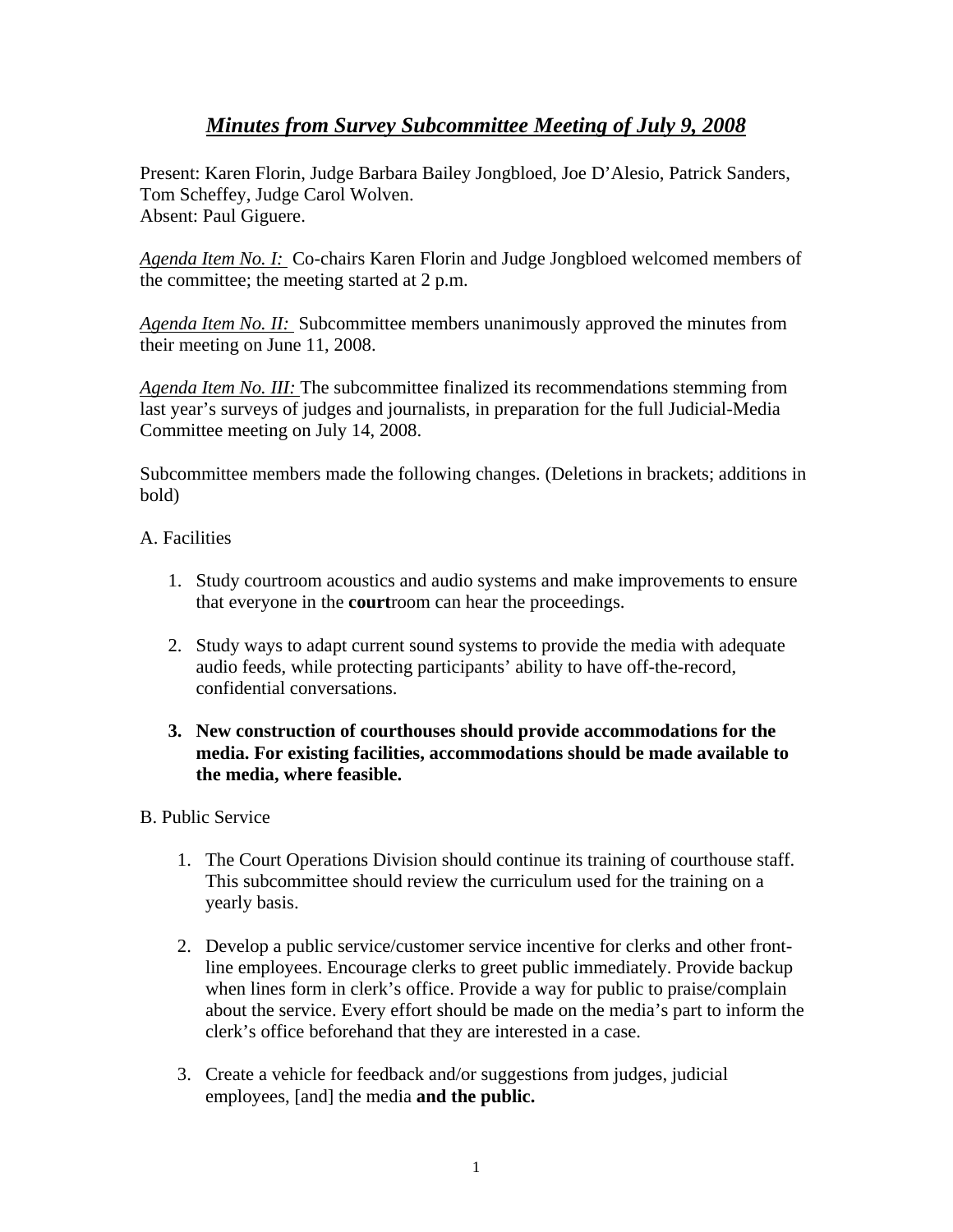- 4. [The possibility of reducing the cost of copies produced at the clerk's office and/or transcripts from the court reporters/monitors should be examined.] **The cost of copies produced by the clerk's office should be reduced.**
- **5. Audio recordings of court monitors should be available at cost.**

## C. Outreach & Education

- 1. Expand the "frequently asked questions" section of web site and Judicial publications for media. Include sealing policies and procedures, information on availability of court exhibits and a section explaining the typical contents of a court file.
- 2. The Law School for Journalists should continue. Yearly informational sessions also should be provided by **the Judicial Branch** for members of the media who are interested in learning about how courthouses function generally.
	- a. External Affairs and court staff [could reach out] **should make themselves available** to new court beat reporters to provide basic information. [and let the reporters know they are available.]
	- b. Expand Judicial Branch's Speaker's Bureau to include judges willing to speak at media organizations.
- 3. Conduct a panel presentation of media members and judges at the Judges' Institute relating to the media **on the following topics:** 
	- a. Decision-making concerning editorials;
	- b. Degree of reliability required before publishing investigative articles;
	- c. Decision-making concerning value/need for video coverage;
	- d. Discussion among judges **who have had** experience having cameras in the courtroom and members of the media.
	- e. [Experiences regarding cameras in the courtroom.]
	- f. [Off-the-record discussions] **Discussion of the pros and cons of "off-therecord" interviews with members of the media.**
	- 4. Create opportunities for clerks [, judges] and other staff to meet with media to learn **about their respective jobs and priorities, including tours of courts and news organizations.** [about news cycles and priorities. Media could provide facility tours and be available to explain news decisions.]
	- 5. The *Guide to Court Information* should be updated. Ensure that the *Guide to Court Information* contains a compilation of statutes and Practice Book rules relating to media coverage in the courthouse, including discretionary matters on which judges may differ and rules pertaining to Juvenile Court.